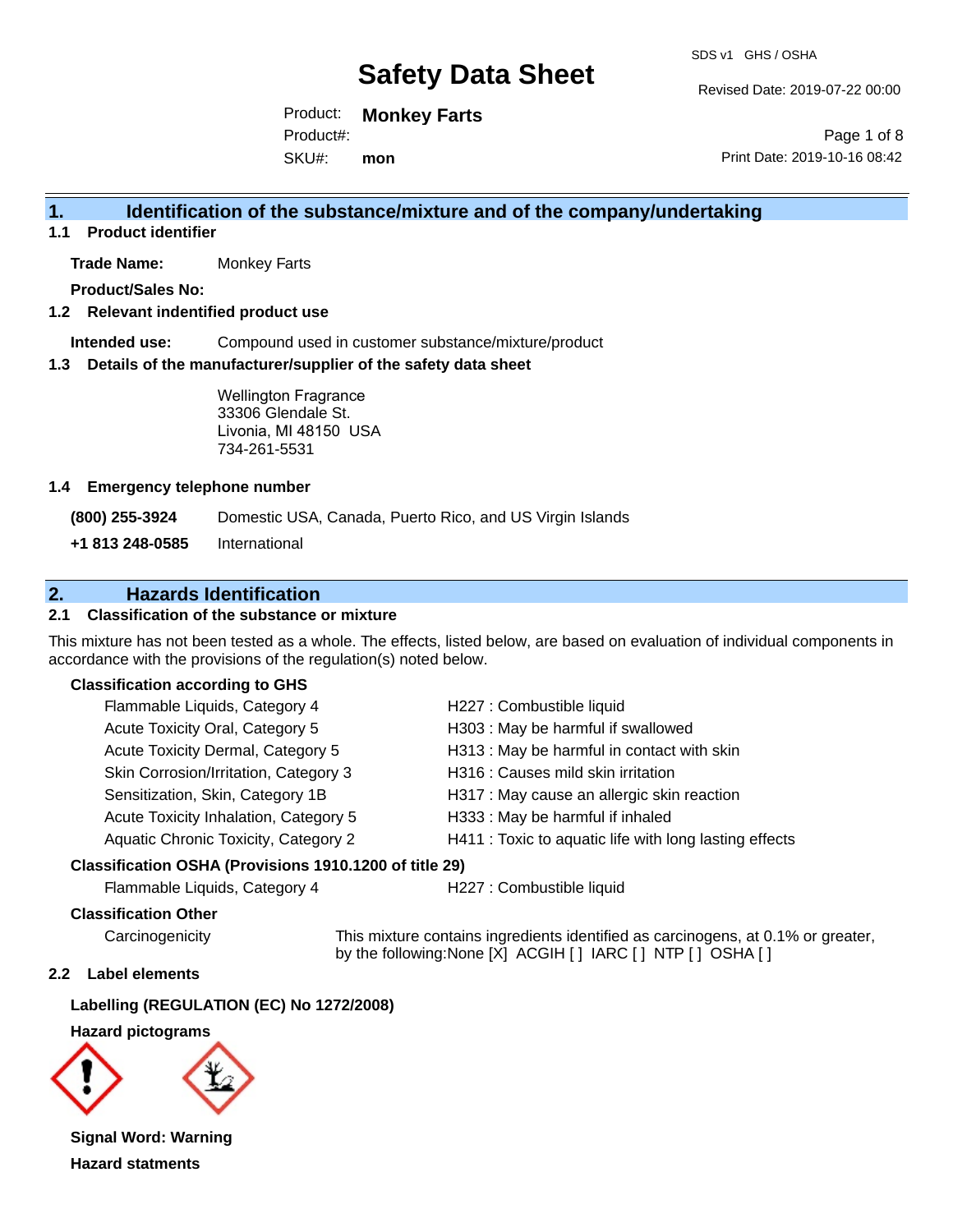#### SDS v1 GHS / OSHA

## **Safety Data Sheet**

Product: **Monkey Farts** SKU#: Product#: **mon**

Revised Date: 2019-07-22 00:00

Page 2 of 8 Print Date: 2019-10-16 08:42

| H <sub>227</sub>                | Combustible liquid                                                                                                                    |
|---------------------------------|---------------------------------------------------------------------------------------------------------------------------------------|
| H <sub>303</sub>                | May be harmful if swallowed                                                                                                           |
| H313                            | May be harmful in contact with skin                                                                                                   |
| H316                            | Causes mild skin irritation                                                                                                           |
| H317                            | May cause an allergic skin reaction                                                                                                   |
| H319                            | Causes serious eye irritation                                                                                                         |
| H333                            | May be harmful if inhaled                                                                                                             |
| H411                            | Toxic to aquatic life with long lasting effects                                                                                       |
| <b>Precautionary Statements</b> |                                                                                                                                       |
| <b>Prevention:</b>              |                                                                                                                                       |
| P <sub>235</sub>                | Keep cool                                                                                                                             |
| P <sub>264</sub>                | Wash hands thoroughly after handling                                                                                                  |
| P <sub>272</sub>                | Contaminated work clothing should not be allowed out of the workplace                                                                 |
| P273                            | Avoid release to the environment                                                                                                      |
| <b>Response:</b>                |                                                                                                                                       |
| $P302 + P352$                   | IF ON SKIN: Wash with soap and water                                                                                                  |
| $P304 + P312$                   | IF INHALED: Call a POISON CENTER or doctor/physician if you feel unwell                                                               |
| P312                            | Call a POISON CENTER or doctor/physician if you feel unwell                                                                           |
| $P333 + P313$                   | If skin irritation or a rash occurs: Get medical advice/attention                                                                     |
| P363                            | Wash contaminated clothing before reuse                                                                                               |
| P370 + P378                     | In case of fire: Use Carbon dioxide (CO2), Dry chemical, or Foam for extinction. Do not use<br>a direct water jet on burning material |
| P391                            | <b>Collect Spillage</b>                                                                                                               |
| <b>Other Hazards</b><br>2.3     |                                                                                                                                       |

#### **no data available**

## **3. Composition/Information on Ingredients**

#### **3.1 Mixtures**

This product is a complex mixture of ingredients, which contains among others the following substance(s), presenting a health or environmental hazard within the meaning of the UN Globally Harmonized System of Classification and Labeling of Chemicals (GHS):

| CAS#<br>Ingredient           | EC#                            | Conc.<br>Range | <b>GHS Classification</b> |
|------------------------------|--------------------------------|----------------|---------------------------|
| 84-66-2<br>Diethyl phthalate | 201-550-6                      | $20 - 30 \%$   | H316; H402                |
| 77-83-8                      | 201-061-8                      | $10 - 20 %$    | H317; H401; H411          |
|                              | Ethyl Methylphenylglycidate    |                |                           |
| 120-51-4                     | 204-402-9                      | $5 - 10 \%$    | H302; H313; H400; H411    |
| <b>Benzyl Benzoate</b>       |                                |                |                           |
| 121-32-4                     | 204-464-7                      | $5 - 10%$      | H303; H320; H402          |
|                              | 3-Ethoxy-4-hydroxybenzaldehyde |                |                           |
| 1222-05-5                    | 214-946-9                      | $2 - 5%$       | H316; H400; H410          |
|                              | Hexamethylindanopyran          |                |                           |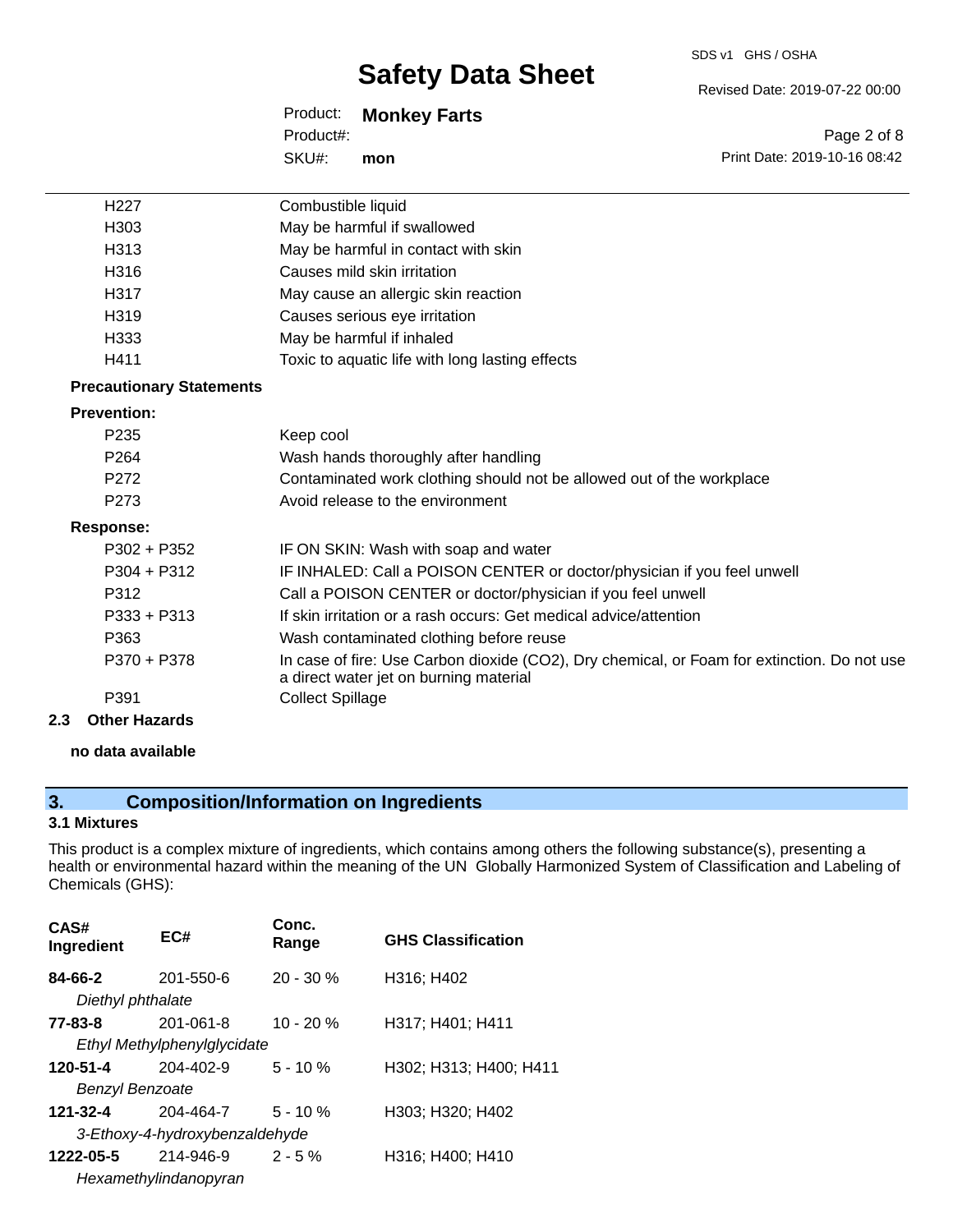SDS v1 GHS / OSHA

Revised Date: 2019-07-22 00:00

## Product: **Monkey Farts**

Product#:

SKU#: **mon**

Page 3 of 8 Print Date: 2019-10-16 08:42

| CAS#<br>Ingredient   | EC#                                                      | Conc.<br>Range | <b>GHS Classification</b>          |
|----------------------|----------------------------------------------------------|----------------|------------------------------------|
| 6259-76-3            | 228-408-6                                                | $2 - 5%$       | H315; H317; H319; H400; H410       |
| Hexyl salicylate     |                                                          |                |                                    |
| 121-33-5<br>vanillin | 204-465-2                                                | $2 - 5%$       | H303; H319                         |
| 123-68-2             | 204-642-4                                                | $2 - 5%$       | H227; H301; H311; H331; H400; H412 |
| Allyl hexanoate      |                                                          |                |                                    |
| 142-19-8             | 205-527-1                                                | $2 - 5%$       | H227; H301; H311; H400; H412       |
| Allyl heptanoate     |                                                          |                |                                    |
| 5989-27-5            | 227-813-5                                                | $2 - 5%$       | H226; H304; H315; H317; H400; H410 |
| Limonene             |                                                          |                |                                    |
| 123-92-2             | 204-662-3                                                | $2 - 5%$       | H226; H402                         |
| Isoamyl acetate      |                                                          |                |                                    |
| $140 - 11 - 4$       | 205-399-7                                                | $2 - 5%$       | H303; H401; H412                   |
| Benzyl acetate       |                                                          |                |                                    |
| 6413-10-1            | 229-114-0                                                | $1 - 2%$       | H227; H316                         |
|                      | Ethyl 2-methyl-1,3-dioxolane-2-acetate (Fructone)        |                |                                    |
| 4940-11-8            | 225-582-5                                                | $1 - 2%$       | H302; H401                         |
| <b>Ethyl Maltol</b>  |                                                          |                |                                    |
| 101-86-0             | 202-983-3                                                | $1 - 2%$       | H303; H316; H317; H400; H411       |
|                      | Hexyl cinnamaldehyde                                     |                |                                    |
| 2705-87-5            | 220-292-5                                                | $0.1 - 1.0 %$  | H302; H312; H317; H332; H400; H410 |
|                      | Allyl cyclohexylpropionate                               |                |                                    |
|                      | See Section 16 for full text of GHS classification codes |                |                                    |

See Section 16 for full text of GHS classification codes which where not shown in section 2

Total Hydrocarbon Content  $(% \mathcal{L}_{0}$  (% w/w) = 2.41

| 4.<br><b>First Aid Measures</b>                                                   |                                                                                                               |
|-----------------------------------------------------------------------------------|---------------------------------------------------------------------------------------------------------------|
| <b>Description of first aid measures</b><br>4.1                                   |                                                                                                               |
| Inhalation:                                                                       | Remove from exposure site to fresh air and keep at rest.<br>Obtain medical advice.                            |
| Eye Exposure:                                                                     | Flush immediately with water for at least 15 minutes.<br>Contact physician if symptoms persist.               |
| <b>Skin Exposure:</b>                                                             | Remove contaminated clothes. Wash thoroughly with water (and soap).<br>Contact physician if symptoms persist. |
| Ingestion:                                                                        | Rinse mouth with water and obtain medical advice.                                                             |
| Most important symptoms and effects, both acute and delayed<br>4.2                |                                                                                                               |
| <b>Symptoms:</b>                                                                  | no data available                                                                                             |
| Risks:                                                                            | Refer to Section 2.2 "Hazard Statements"                                                                      |
| Indication of any immediate medical attention and special treatment needed<br>4.3 |                                                                                                               |
| Treatment:                                                                        | Refer to Section 2.2 "Response"                                                                               |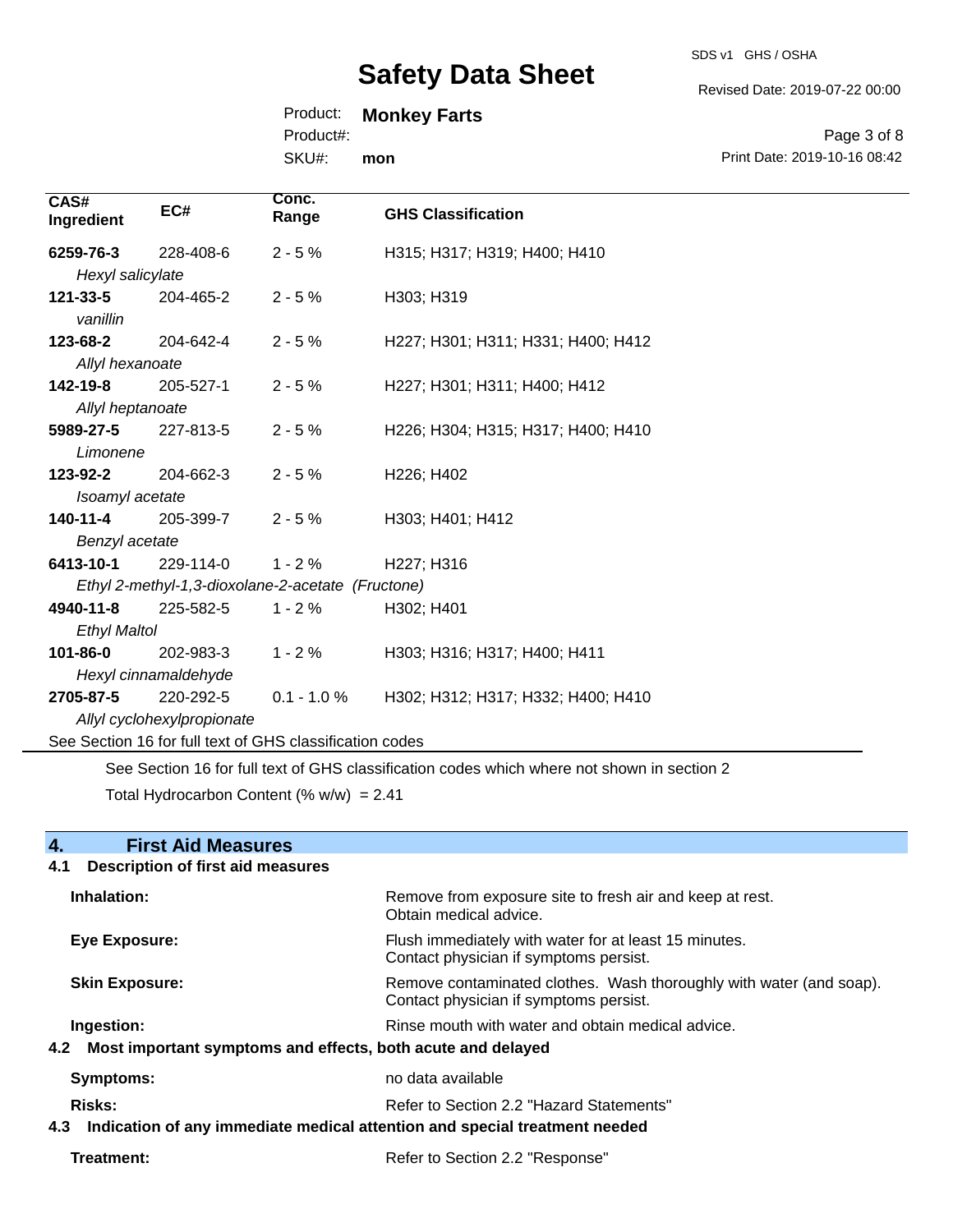Revised Date: 2019-07-22 00:00

#### Product: **Monkey Farts**

SKU#: Product#: **mon**

Page 4 of 8 Print Date: 2019-10-16 08:42

| 5.<br><b>Fire-Fighting measures</b>                          |                                                   |
|--------------------------------------------------------------|---------------------------------------------------|
| <b>Extinguishing media</b><br>5.1                            |                                                   |
| Suitable:                                                    | Carbon dioxide (CO2), Dry chemical, Foam          |
| Unsuitable                                                   | Do not use a direct water jet on burning material |
| Special hazards arising from the substance or mixture<br>5.2 |                                                   |
| During fire fighting:                                        | Water may be ineffective                          |
| <b>Advice for firefighters</b><br>5.3                        |                                                   |
| <b>Further information:</b>                                  | Standard procedure for chemical fires             |
|                                                              |                                                   |

#### **6. Accidental Release Measures**

#### **6.1 Personal precautions, protective equipment and emergency procedures**

Avoid inhalation and contact with skin and eyes. A self-contained breathing apparatus is recommended in case of a major spill.

#### **6.2 Environmental precautions**

Keep away from drains, soil, and surface and groundwater.

#### **6.3 Methods and materials for containment and cleaning up**

Clean up spillage promptly. Remove ignition sources. Provide adequate ventilation. Avoid excessive inhalation of vapors. Gross spillages should be contained by use of sand or inert powder and disposed of according to the local regulations.

#### **6.4 Reference to other sections**

Not Applicable

### **7. Handling and Storage**

#### **7.1 Precautions for safe handling**

Apply according to good manufacturing and industrial hygiene practices with proper ventilation. Do not drink, eat or smoke while handling. Respect good personal hygiene.

#### **7.2 Conditions for safe storage, including any incompatibilities**

Store in a cool, dry and ventilated area away from heat sources and protected from light in tightly closed original container. Avoid uncoated metal container. Keep air contact to a minimum.

#### **7.3 Specific end uses**

No information available

#### **8. Exposure Controls/Personal Protection**

#### **8.1 Control parameters Exposure Limits:**

| EXPOSUIT LIIIIIIS.<br><b>Component</b> |                   | ACGIH | ACGIH | OSHA | <b>OSHA</b><br>TWA ppm STEL ppm TWA ppm STEL ppm |
|----------------------------------------|-------------------|-------|-------|------|--------------------------------------------------|
| 84-66-2                                | Diethyl phthalate | 5     |       |      |                                                  |
| 140-11-4                               | Benzyl acetate    | 10    |       |      |                                                  |
| 123-92-2                               | Isoamyl acetate   | 50    | 100   | 100  |                                                  |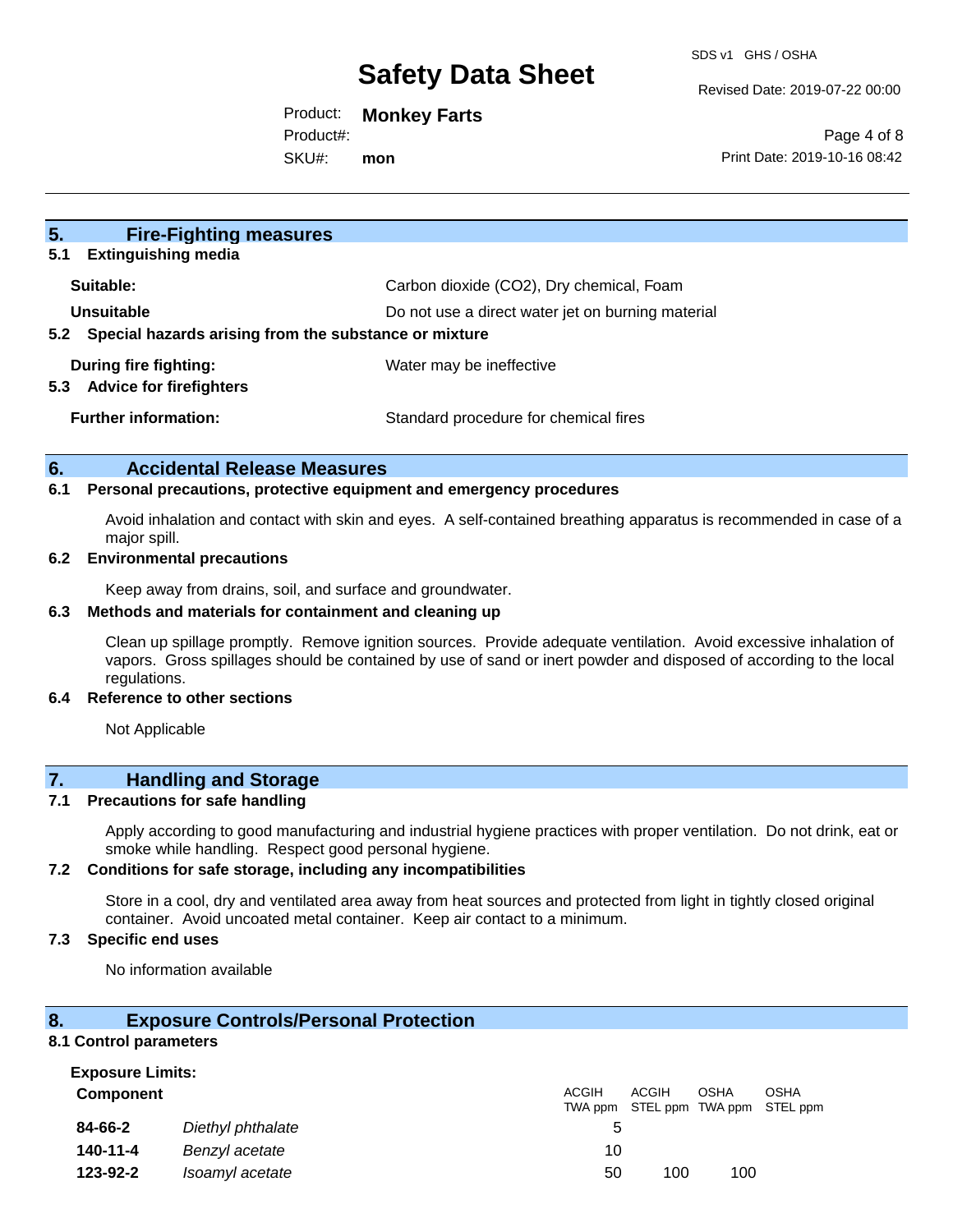SDS v1 GHS / OSHA

Revised Date: 2019-07-22 00:00

|           | Product: Monkey Farts |                              |
|-----------|-----------------------|------------------------------|
| Product#: |                       | Page 5 of 8                  |
| SKU#:     | mon                   | Print Date: 2019-10-16 08:42 |

| <b>Engineering Controls:</b><br>8.2 Exposure controls - Personal protective equipment | Use local exhaust as needed.                                                                                                             |
|---------------------------------------------------------------------------------------|------------------------------------------------------------------------------------------------------------------------------------------|
| Eye protection:                                                                       | Tightly sealed goggles, face shield, or safety glasses with brow guards and side shields, etc.<br>as may be appropriate for the exposure |
| <b>Respiratory protection:</b>                                                        | Avoid excessive inhalation of concentrated vapors. Apply local ventilation where appropriate.                                            |
| <b>Skin protection:</b>                                                               | Avoid Skin contact. Use chemically resistant gloves as needed.                                                                           |

### **9. Physical and Chemical Properties**

#### **9.1 Information on basic physical and chemical properties**

| <b>Appearance:</b>           | Liquid                                          |
|------------------------------|-------------------------------------------------|
| Odor:                        | Conforms to Standard                            |
| Color:                       | Nearly Colorless to Golden/Greenish Yellow (G4) |
| <b>Viscosity:</b>            | Liquid                                          |
| <b>Freezing Point:</b>       | Not determined                                  |
| <b>Boiling Point:</b>        | Not determined                                  |
| <b>Melting Point:</b>        | Not determined                                  |
| <b>Flashpoint (CCCFP):</b>   | 168 F (75.56 C)                                 |
| <b>Auto flammability:</b>    | Not determined                                  |
| <b>Explosive Properties:</b> | None Expected                                   |
| <b>Oxidizing properties:</b> | None Expected                                   |
| Vapor Pressure (mmHg@20 C):  | 0.4912                                          |
| %VOC:                        | 0.49                                            |
| Specific Gravity @ 25 C:     | 1.0275                                          |
| Density @ 25 C:              | 1.0245                                          |
| Refractive Index @ 20 C:     | 1.4890                                          |
| Soluble in:                  | Oil                                             |

## **10. Stability and Reactivity**

| <b>10.1 Reactivity</b>                  | None                                               |
|-----------------------------------------|----------------------------------------------------|
| <b>10.2 Chemical stability</b>          | Stable                                             |
| 10.3 Possibility of hazardous reactions | None known                                         |
| 10.4 Conditions to avoid                | None known                                         |
| 10.5 Incompatible materials             | Strong oxidizing agents, strong acids, and alkalis |
| 10.6 Hazardous decomposition products   | None known                                         |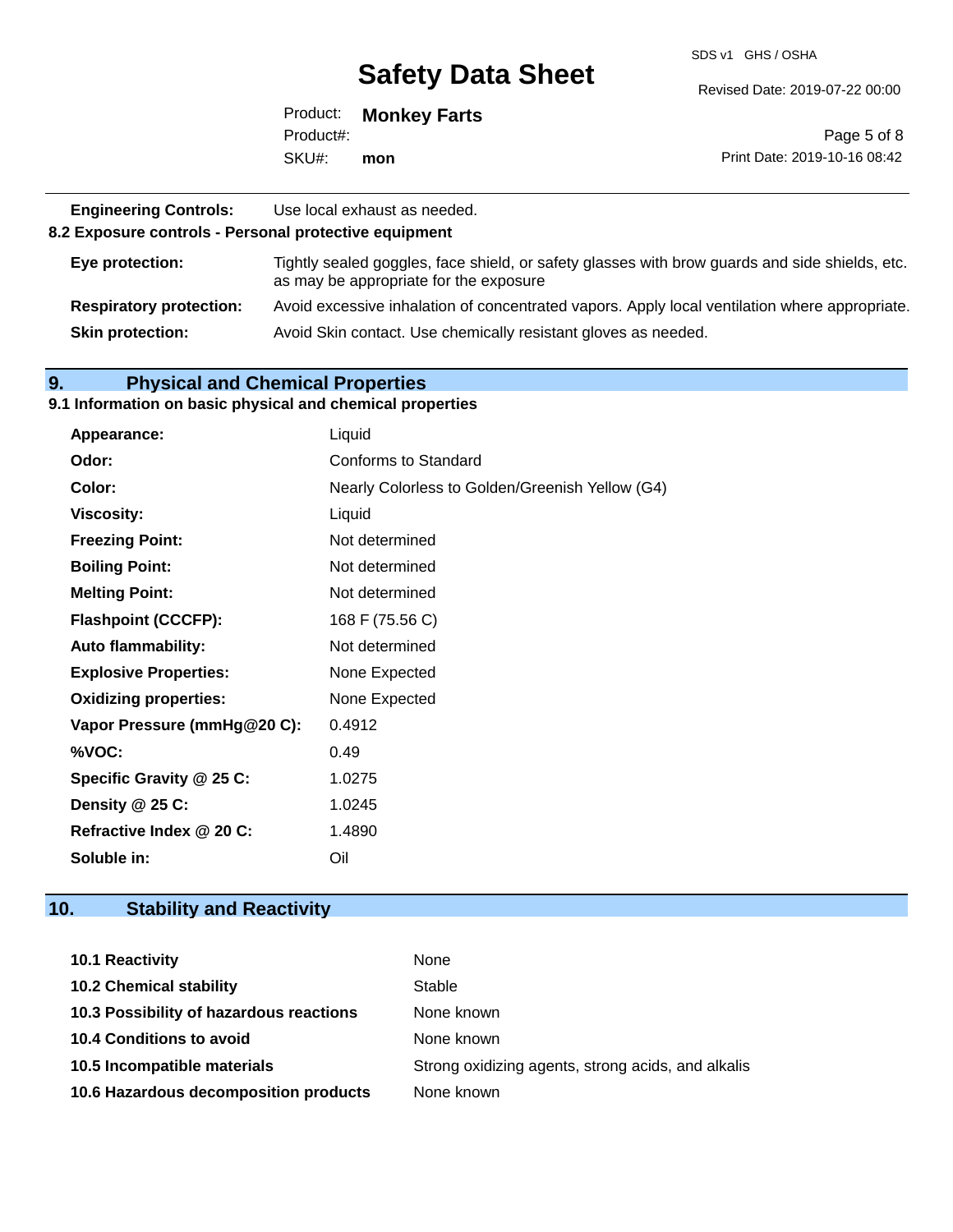SDS v1 GHS / OSHA

Revised Date: 2019-07-22 00:00

Product: **Monkey Farts** SKU#: Product#: **mon**

Page 6 of 8 Print Date: 2019-10-16 08:42

| 11.<br><b>Toxicological Information</b> |  |
|-----------------------------------------|--|
|-----------------------------------------|--|

#### **11.1 Toxicological Effects**

Acute Toxicity Estimates (ATEs) based on the individual Ingredient Toxicity Data utilizing the "Additivity Formula"

| Acute toxicity - Oral - (Rat) mg/kg                | (LD50: 2299.9559) May be harmful if swallowed            |
|----------------------------------------------------|----------------------------------------------------------|
| Acute toxicity - Dermal - (Rabbit) mg/kg           | (LD50: 3275.7615) May be harmful in contact with skin    |
| Acute toxicity - Inhalation - (Rat) mg/L/4hr       | (LD50: 21.4399) May be harmful if inhaled                |
| <b>Skin corrosion / irritation</b>                 | May be harmful if inhaled                                |
| Serious eye damage / irritation                    | Causes serious eye irritation                            |
| <b>Respiratory sensitization</b>                   | Not classified - the classification criteria are not met |
| <b>Skin sensitization</b>                          | May cause an allergic skin reaction                      |
| <b>Germ cell mutagenicity</b>                      | Not classified - the classification criteria are not met |
| Carcinogenicity                                    | Not classified - the classification criteria are not met |
| <b>Reproductive toxicity</b>                       | Not classified - the classification criteria are not met |
| Specific target organ toxicity - single exposure   | Not classified - the classification criteria are not met |
| Specific target organ toxicity - repeated exposure | Not classified - the classification criteria are not met |
| <b>Aspiration hazard</b>                           | Not classified - the classification criteria are not met |

## **12. Ecological Information**

| <b>12.1 Toxicity</b>               |                                                          |
|------------------------------------|----------------------------------------------------------|
| <b>Acute acquatic toxicity</b>     | Not classified - the classification criteria are not met |
| <b>Chronic acquatic toxicity</b>   | Toxic to aquatic life with long lasting effects          |
| <b>Toxicity Data on soil</b>       | no data available                                        |
| <b>Toxicity on other organisms</b> | no data available                                        |
|                                    |                                                          |
| 12.2 Persistence and degradability | no data available                                        |
| 12.3 Bioaccumulative potential     | no data available                                        |
| 12.4 Mobility in soil              | no data available                                        |
| 12.5 Other adverse effects         | no data available                                        |

#### **13. Disposal Conditions**

#### **13.1 Waste treatment methods**

Do not allow product to reach sewage systems. Dispose of in accordance with all local and national regulations. Send to a licensed waste management company.The product should not be allowed to enter drains, water courses or the soil. Do not contaminate ponds, waterways or ditches with chemical or used container.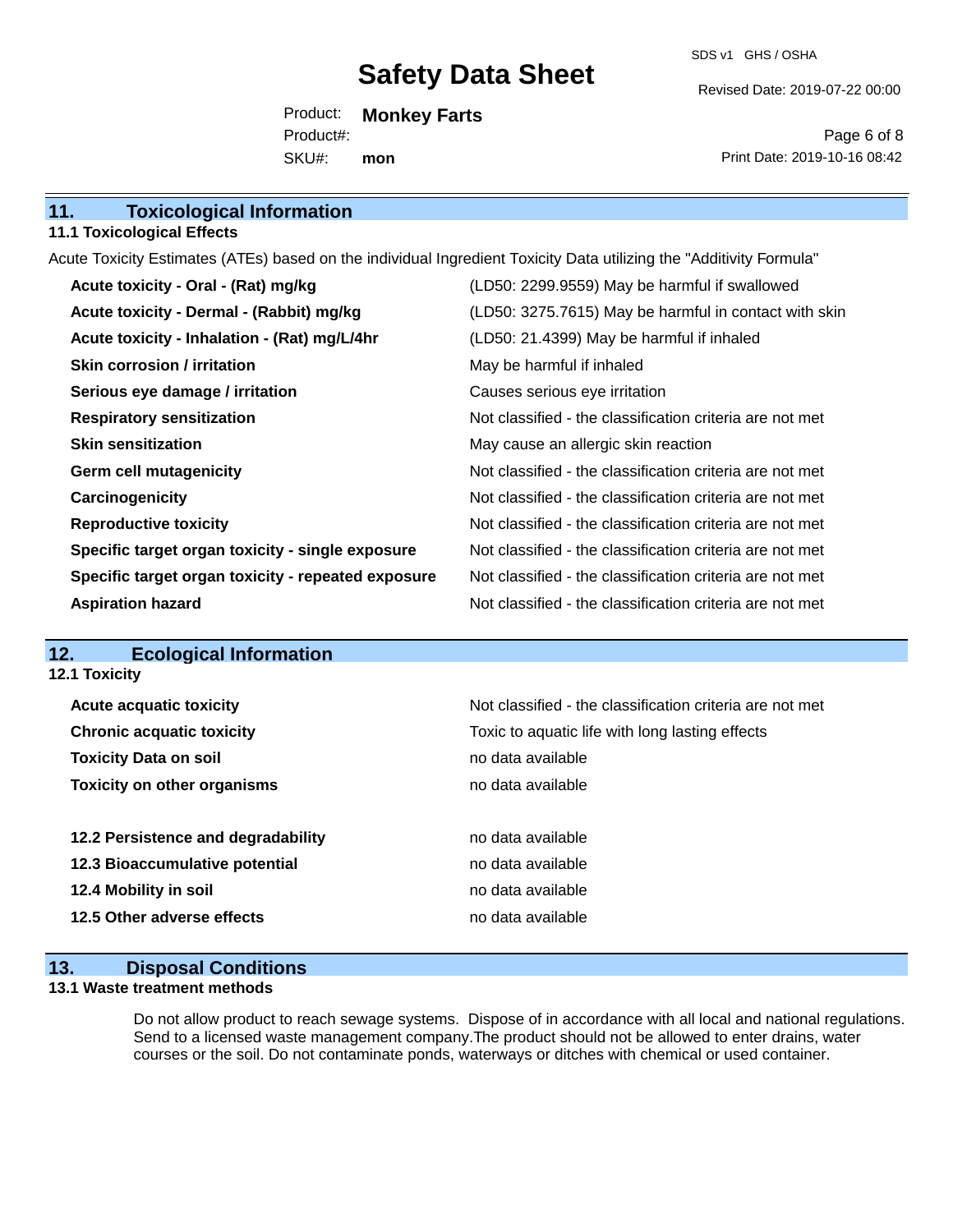SDS v1 GHS / OSHA

Revised Date: 2019-07-22 00:00

Product: **Monkey Farts** Product#:

SKU#: **mon**

Page 7 of 8 Print Date: 2019-10-16 08:42

## **14. Transport Information**

| <b>Marine Pollutant</b>                                       | Yes. Ingredient of greatest environmental impact:<br>1222-05-5: (2 - 5 %): Hexamethylindanopyran |              |                                     |                 |               |
|---------------------------------------------------------------|--------------------------------------------------------------------------------------------------|--------------|-------------------------------------|-----------------|---------------|
| <b>Regulator</b>                                              |                                                                                                  | <b>Class</b> | <b>Pack Group</b>                   | <b>Sub Risk</b> | UN-nr.        |
| U.S. DOT (Non-Bulk)                                           |                                                                                                  |              | Not Regulated - Not Dangerous Goods |                 |               |
| Chemicals NOI                                                 |                                                                                                  |              |                                     |                 |               |
| <b>ADR/RID (International Road/Rail)</b>                      |                                                                                                  |              |                                     |                 |               |
| <b>Environmentally Hazardous</b><br>Substance, Liquid, n.o.s. |                                                                                                  | 9            | $\mathbf{III}$                      |                 | <b>UN3082</b> |
| <b>IATA (Air Cargo)</b>                                       |                                                                                                  |              |                                     |                 |               |
| <b>Environmentally Hazardous</b><br>Substance, Liquid, n.o.s. |                                                                                                  | 9            | Ш                                   |                 | <b>UN3082</b> |
| IMDG (Sea)                                                    |                                                                                                  |              |                                     |                 |               |
| <b>Environmentally Hazardous</b><br>Substance, Liquid, n.o.s. |                                                                                                  | 9            | $\mathbf{III}$                      |                 | <b>UN3082</b> |

| 15.                                       | <b>Regulatory Information</b>       |                                                              |
|-------------------------------------------|-------------------------------------|--------------------------------------------------------------|
| <b>U.S. Federal Regulations</b>           |                                     |                                                              |
| <b>TSCA (Toxic Substance Control Act)</b> |                                     | All components of the substance/mixture are listed or exempt |
|                                           | 40 CFR(EPCRA, SARA, CERCLA and CAA) | This product contains the following components:              |
| 84-66-2                                   | 201-550-6 20 - 30 %                 | Diethyl phthalate                                            |
| 123-92-2                                  | 204-662-3 2 - 5 %                   | Isoamyl acetate                                              |
| <b>U.S. State Regulations</b>             |                                     |                                                              |
| <b>California Proposition 65 Warning</b>  |                                     | This product contains the following components:              |
|                                           | 123-35-3(NF 204-622-5 0.01 - 0.1%   | beta-Myrcene (Natural Source)                                |
| <b>Canadian Regulations</b>               |                                     |                                                              |
| <b>DSL</b>                                |                                     | 100.00% of the components are listed or exempt.              |

## **16. Other Information**

#### **GHS H-Statements referred to under section 3 and not listed in section 2**

| H226 : Flammable liquid and vapour                       | H301 : Toxic if swallowed                                      |
|----------------------------------------------------------|----------------------------------------------------------------|
| H302: Harmful if swallowed                               | H304 : May be fatal if swallowed and enters airways            |
| H311: Toxic in contact with skin                         | H312 : Harmful in contact with skin                            |
| H315 : Causes skin irritation                            | H317 : May cause an allergic skin reaction                     |
| H319 : Causes serious eye irritation                     | H320 : Causes eye irritation                                   |
| H331: Toxic if inhaled                                   | H332: Harmful if inhaled                                       |
| H400 : Very Toxic to aquatic life                        | H401 : Toxic to aquatic life                                   |
| H402 : Harmful to aquatic life                           | H410 : Very toxic to aquatic life with long lasting<br>effects |
| H412 : Harmful to aquatic life with long lasting effects |                                                                |

**Total Fractional Values**